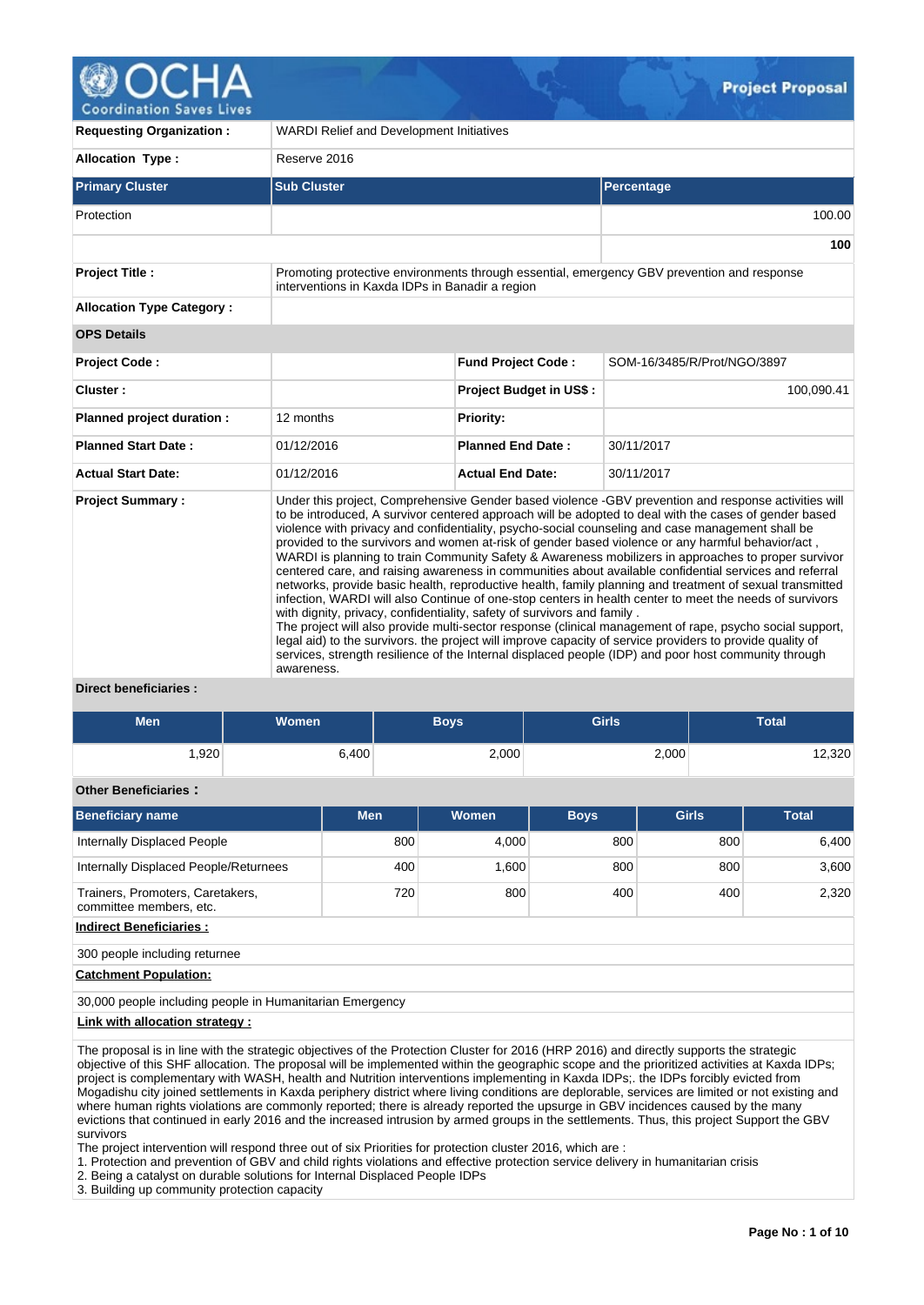### **Sub-Grants to Implementing Partners :**

| <b>Partner Name</b>                                                                                                                                                                                                                                                                                                                                                                                                         |                             | <b>Partner Type</b> |  | <b>Budget in US\$</b>       |  |  |  |  |  |
|-----------------------------------------------------------------------------------------------------------------------------------------------------------------------------------------------------------------------------------------------------------------------------------------------------------------------------------------------------------------------------------------------------------------------------|-----------------------------|---------------------|--|-----------------------------|--|--|--|--|--|
|                                                                                                                                                                                                                                                                                                                                                                                                                             |                             |                     |  |                             |  |  |  |  |  |
|                                                                                                                                                                                                                                                                                                                                                                                                                             |                             |                     |  |                             |  |  |  |  |  |
| Other funding secured for the same project (to date):                                                                                                                                                                                                                                                                                                                                                                       |                             |                     |  |                             |  |  |  |  |  |
|                                                                                                                                                                                                                                                                                                                                                                                                                             | <b>Other Funding Source</b> |                     |  | <b>Other Funding Amount</b> |  |  |  |  |  |
|                                                                                                                                                                                                                                                                                                                                                                                                                             |                             |                     |  |                             |  |  |  |  |  |
| Organization focal point:                                                                                                                                                                                                                                                                                                                                                                                                   |                             |                     |  |                             |  |  |  |  |  |
| <b>Name</b>                                                                                                                                                                                                                                                                                                                                                                                                                 | <b>Title</b>                | <b>Email</b>        |  | Phone                       |  |  |  |  |  |
| Hussein Abdi Isak                                                                                                                                                                                                                                                                                                                                                                                                           | Chairman                    | wardiorg@yahoo.com  |  | +252615501688               |  |  |  |  |  |
| <b>BACKGROUND</b>                                                                                                                                                                                                                                                                                                                                                                                                           |                             |                     |  |                             |  |  |  |  |  |
| 1. Humanitarian context analysis                                                                                                                                                                                                                                                                                                                                                                                            |                             |                     |  |                             |  |  |  |  |  |
| There are 1.1 million internally displaced people in Somalia who continue to live in crowded settlements, exposed to protection risks and<br>with limited access to basic services including health, protection, sanitation and hygiene facilities, majority of the internally displaced<br>persons live in Banadir region(OCHA Humanitarian Need Overview (HNO) 2016). According to the internal displacement profiling in |                             |                     |  |                             |  |  |  |  |  |

Mogadishu 2016, 400,000 of the internally displaced people live in Mogadishu. The most vulnerable of these IDPs reside in Kaxda district, which has the second highest number of settlements with estimated displaced persons 76,739. The majority of displaced persons came from regions surrounding Banadir, mainly from Lower Shabelle, and Middle Shabelle, but also from Bay. These regions have suffered a combination of conflict and natural disaster over the last four years. They were among the hardest hit areas during the 2011 famine and are territories that have undergone military offensives and substantial clan conflicts, these IDPs live in IDPs settlements with deplorable conditions; services are limited or none existence and human rights violations are commonly reported, in which most affected being women, children and minorities.

According to 'OCHA Somalia Humanitarian Need Overview HNO 2016 'the population in emergency and crisis are found in Banadir where the current malnutrition rates indicate a sustained serious level of acute malnutrition since Deyr 2014/15 with GAM and SAM prevalence of 14.7% and 3.5 % respectively, Furthermore, FSNAU noted, food insecurity aggravates protection concerns as it regularly results in increased sexual and gender-based violence ( FSNAU presentation of the findings of the report released on Aug 31, 2015). GBV incidences increase in emergencies due to the collapse of the social order and breakdown of community and traditional protection mechanisms. Food insecurity also puts women and children at increased risk of GBV through harmful coping mechanisms and increased exposure to sexual violence and abuse. It may also lead to conflict over scarce resources and generate violence, including GBV.

#### **2. Needs assessment**

The ongoing evictions continued military offensive and increased food insecurity in pockets of southern Somalia has increased the number of displacements and has further aggravated the humanitarian crisis in Mogadishu, where worrying humanitarian needs continue to be reported, About 4.9 million people are in need of life-saving and livelihoods support and 1.1 million remain internally displaced.Armed conflict, clan violence, widespread human rights violations, political instability and insecurity, and low levels of basic development indicators persist in the country. This is exacerbated by high malnutrition rates, extensive food insecurity, vulnerable livelihoods, poor health infrastructure, recurrent disease outbreaks, a lack of clean and safe water, poor provision of basic services, including education, and pervasive protection violations. Internally displaced persons are particularly vulnerable, and in urgent need of protection, including durable solutions

Gender Based Violence is highly prevalent and multifaceted problem, which hinders women and girls' personal development and active participation in the public arena and hugely contributes to the low status of women in society. Gender Based Violence is widespread in Somalia; despite uncertain statistics and data about the scope of the violence,The protective environment remains weak for the Internal Displaced Persons and civilians affected by the conflict. Women and girls from iDPs and minority clans suffer due to lack of access to justice, due process, and clan protection. These violations are aggravated due to weak rule of law and nonfunctional government structures. According to the Gender Based Violence International Monitoring data for first quarter of 2016, 75% of the Gender Based Violence survivors are Internal Displaced Peoples while 99% are female, indicating that the Internal Displaced women and girls are mostly at risk of Gender Based Violence. Mogadishu Gender Based Violence sub cluster members indicated increased partners reporting of Gender Based Violence cases in Daynille, Dharkenley (Kaxda) and Hodan districts of Banadir region, the majority of cases reported were rape (41 per cent) followed by physical assault (39 percent), sexual assault (11percent), denial of resources (4 per cent), psychological abuse (3 per cent), and forced marriage (2 per cent),

A rapid assessment undertaken by WARDI in Kaxda District between 28th and 29th August 2016 to assess the prevailing humanitarian situation has shown that the entire district is timing with camps that keep coming up by the day, these camps are often overcrowded, and lack basic services, as far as protection concern, there is one Gender Based Violence stop center that is serving the entire population. Women and girls who are the primary drawers of water spend more than 20 minutes to collect water, long distance to water source exposes women and girls to risk of Gender Based Violence, the absence of protection mainstreaming has increased the vulnerability of the target population even further at risk; the case of Gender Based Violence occurs mostly in the night time due to lack of light and the absence of security forces looking the security of the Internal Displaced settlements.

To handle these, WARDI will scale up its protection activities and continue to train Community Safety & Awareness mobilizers in approaches to proper survivor centered care, and raising awareness in communities about available confidential services and referral networks, advocating protection mainstreaming in all sectors including WASH, Health and Nutrition.

#### **3. Description Of Beneficiaries**

Women and girls among the Internal Displaced People and other vulnerable groups including men and boys. will directly benefit from this project.

#### **4. Grant Request Justification**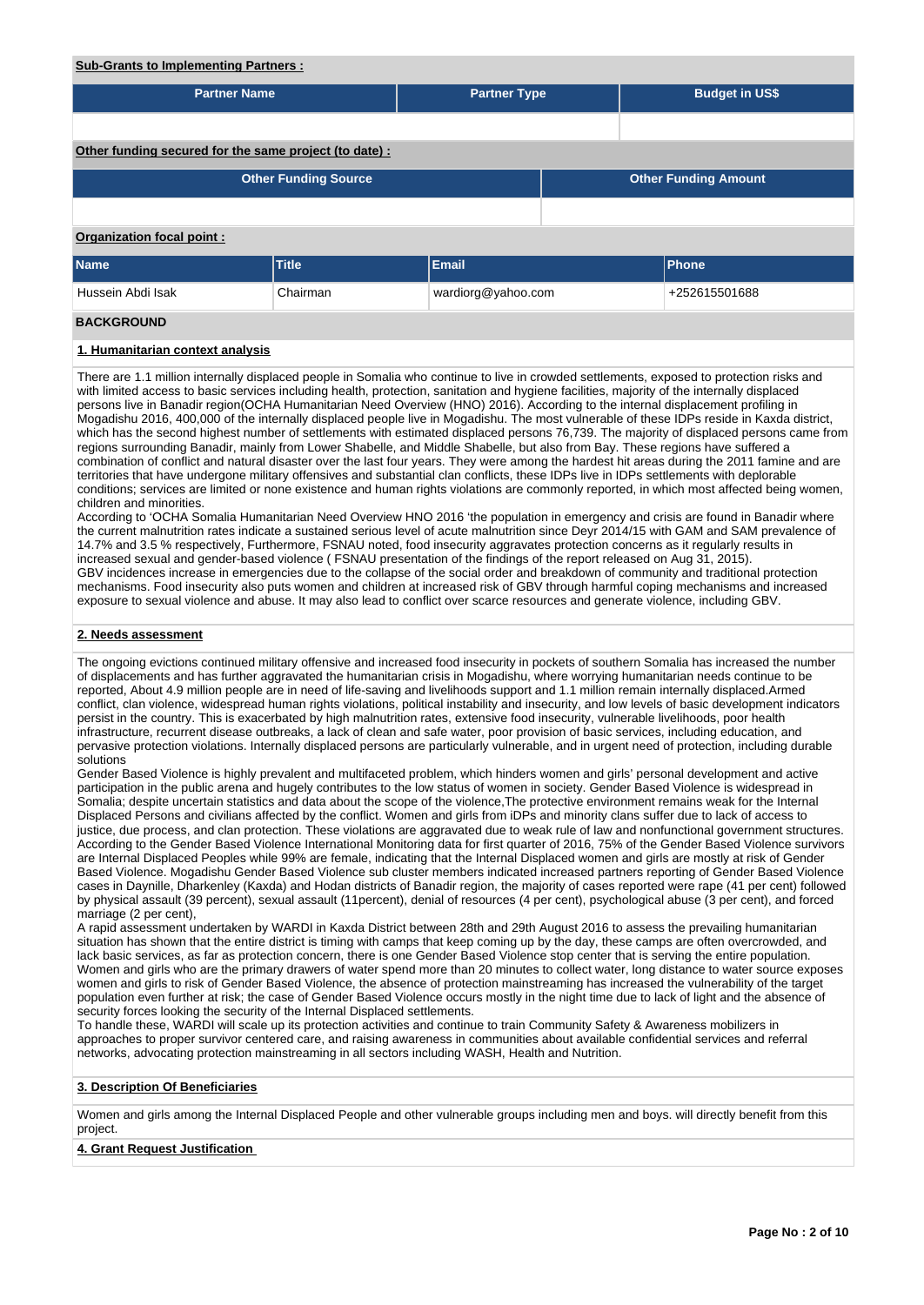The proposed district is one of the recommended districts for SHF reserve allocation 2016.The proposed project intends to reduce the number of Gender Based Violence that will address the immediate felt needs of the target populations as Somali Humanitarian Fund strategic reserve allocation 2016 prioritized to support Gender Based Violence survivors and awareness creation on Improvised Explosive Devices (IED). Despite collective efforts WARDI has identified a continued critical gap in access to quality health and emotional support services for Somalia particularly women and girls who are survivors of Gender Based Violence. Currently WARDI is implementing Gender Based Violence projects in different districts in Banadir region in partnership with DRC and UNFPA, the organization has wide experience and expertise addressing Gender Based Violence prevention and response in Banadir through combat to gender based violence with three interrelated sets of activities: prevention, response (survivor assistance) and coordination. A number of gaps still exist in providing "a survivor centered approach, Under this project WARDI aims to cover a number of priority gaps need to be covered in Gender Based Violence Working Group strategy 2014-2016 by end of the project.

#### **5. Complementarity**

- WARDI is currently implementing the following activities in Kaxda district:
- 1. Ongoing Gender Based Violence stop center with UNFPA
- 2. WASH project in collaboration with IOM
- 3. Ongoing Essential Package of Health Services (EPHS) project with UNICEF
- 3. Completed Cash for Voucher with Catholic Relief Services (CRS)

WARDI has selected some of the locations for this allocation for integration where possible. Thus, this proposal will complement the ongoing interventions in the target Internal Displaced locations to increase synergy and to effectively address the gaps of protection in general and Gender Based Violence in particular, specifically in the locations not targeted by ongoing interventions to ensure Multi-Sectorial response. WARDI will further coordinate with active organizations in protection, education, health, nutrition and WASH.

#### **LOGICAL FRAMEWORK**

#### **Overall project objective**

To improve gender based violence risk prevention, increase response and access to comprehensive services for IDPs and other vulnerable groups among women, men, boys and girls affected by conflict, gender based violence, human rights violations in Kaxda District Banadir

| <b>Protection</b>                                                                                                                                                             |                                          |                                 |  |  |  |  |  |  |  |
|-------------------------------------------------------------------------------------------------------------------------------------------------------------------------------|------------------------------------------|---------------------------------|--|--|--|--|--|--|--|
| <b>Cluster objectives</b>                                                                                                                                                     | Strategic Response Plan (SRP) objectives | <b>Percentage of activities</b> |  |  |  |  |  |  |  |
| To improve protective environment for IDPs<br>and other vulnerable groups in particular<br>through enhanced protection interventions to<br>support durable solutions for IDPs | Somalia HRP 2016                         | 60                              |  |  |  |  |  |  |  |
| To improve operational response capacity<br>through capacity development, strategic<br>advocacy and humanitarian dialogues                                                    | Somalia HRP 2016                         | 40                              |  |  |  |  |  |  |  |

**Contribution to Cluster/Sector Objectives :** The project activities, objectives ,output and outcomes are contributing to protection cluster objectives particularly objective (1 ) , the selected interventions includes (Prevention and Response of GBV,CMR services ,psycho social support, provision of PEP kits, treatment of STI and objective (2) to improve operational capacity through capacity development, strategic and humanitarian dialogue.

#### **Outcome 1**

Improved availability, accessibility, and utilization of comprehensive GBV services to women, girls, boys and men IDPs and host community in Kaxda District, Mogadishu

#### **Output 1.1**

#### **Description**

Increased capacity to prevent gender - based violence and harmful practices and enable the delivery of services, including in humanitarian setting with equal access to women, girls, men and boys IDPs and host communities in Kaxda district.

#### **Assumptions & Risks**

Displacement, IDPs evictions, security

#### **Activities**

#### **Activity 1.1.1**

#### **Standard Activity : GBV awareness campaign**

Conduct five community dialogues campaigns on GBV prevention/available services among 250 community members (including religious leaders, community leaders, youth groups, women groups and local authority to break barriers and norms that are silent and support GBV. GBV information Material developed with the community participation. The community dialogues will lead to make easy the mobilization of 12,320 IDPs and host community.

#### **Activity 1.1.2**

#### **Standard Activity : Health treatment and medical support for GBV**

Strengthening two GBV stop centers within the existing health facilities in Kaxda district (the support includes Staffing, psychological support and referral to the existing legal entities for the GBV survivors). The GBV stop Centers will be specialized free-of-charge referral center where survivors of Gender Based Violence can find comprehensive services such as: medical care; psycho-social support; police and legal support, and collection of legal evidence. The centers will work closely with police stations, IDPs and host community leaders in surrounding areas, hospitals and health centers. In order to effectively respond to and prevent child domestic and gender-based violence, it is paramount that survivors receive comprehensive services. This will guarantee their medical, psychological and psycho-social wellbeing, avoid stigmatization and ensure protection and justice. The two GBV stop centers will serve equally men, women, boys and girls who are GBV survivors.

#### **Activity 1.1.3**

**Standard Activity : Capacity building**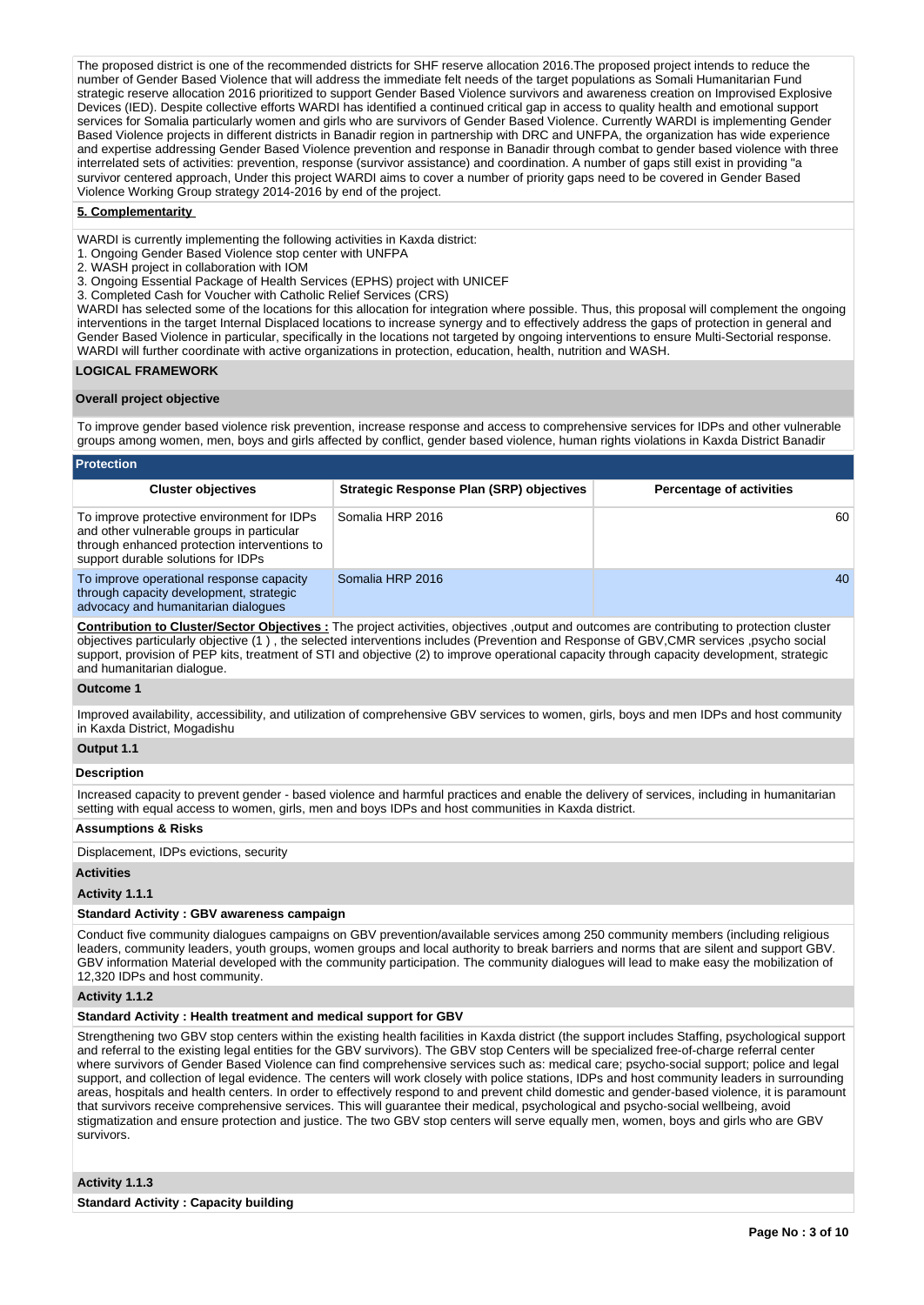Conduct 5 days training to10 nurses/midwives working in two GBV stop centers in Kaxda district on psychosocial support with collaboration of GBV Sub Cluster, Ministry of Health (MOH) and Clinical Management of Rape (CMR) task force. The training will include: (1) disseminating knowledge about psychological reactions in the aftermath of traumatic experiences to the staffs and volunteers; (2) teaching on how to deal with acute trauma survivors in an age-appropriate and gender-sensitive emphatic way; and (3) stress-management, in order to support them in coping with the psychological stress associated with working in the field of gender-based violence.

#### **Indicators**

|                 |                                                                           |                                                                                                             |            | End cycle beneficiaries |             | <b>End</b><br>cycle |
|-----------------|---------------------------------------------------------------------------|-------------------------------------------------------------------------------------------------------------|------------|-------------------------|-------------|---------------------|
| Code            | <b>Cluster</b>                                                            | Indicator                                                                                                   | <b>Men</b> | <b>Women</b>            | Boys  Girls | <b>Target</b>       |
| Indicator 1.1.1 | Protection                                                                | Number of people reached by campaigns<br>conducted to inform communities on available<br>services           |            |                         |             | 250                 |
|                 | <b>Means of Verification:</b> awareness reports, photos, attendance sheet |                                                                                                             |            |                         |             |                     |
| Indicator 1.1.2 | Protection                                                                | Number of GBV stop centers strengthened                                                                     |            |                         |             | $\overline{2}$      |
|                 | <b>Means of Verification:</b> Stop centers report, PEP kit utilization    |                                                                                                             |            |                         |             |                     |
| Indicator 1.1.3 | Protection                                                                | Number of nurses/midwives trained on Clinical<br>Management (CMR) of Rape                                   |            |                         |             | 10                  |
|                 |                                                                           | <b>Means of Verification</b> : Photos, attendance sheet, training report and telephone number of the staffs |            |                         |             |                     |

# **Output 1.2**

# **Description**

Survivors of GBV composing women, girls, men and boys have safe access to community-based multi-sectoral support including timely referral services.

#### **Assumptions & Risks**

good security, availability of powerful legal entities (police, court) and beneficiaries readiness to report

#### **Activities**

**Activity 1.2.1** 

#### **Standard Activity : Capacity building**

Train 12 community volunteers with equal share of men and women on psycho social support in Kaxda district Trained volunteers will organized counselling sessions , GBV topics to the community to prevent and response to GBV

#### **Activity 1.2.2**

#### **Standard Activity : Dignity Kits**

Distribution of dignity kits to 500 GBV women survivors in Kaxda district. One dignity kit composes: 3 pieces of shawls, 3 pieces of dress, 3 pieces of petticoat, 3 pieces of head scarf, 3 pieces sanitary towels, 3 pieces of underwear, 3 pieces of soaps, 3 packets of powder soap. This activity will contribute to psycho social and emotional support to GVB survivors and gives heals and well being of survivors

#### **Activity 1.2.3**

#### **Standard Activity : Psycho-social Support**

Provide psyhosocial support including procurement and distribution of Solar torches for 65 IDP households who are at risk of GBV. This will reduce risk of GBV incidence and access to lighting to households.

#### **Indicators**

|                             |                |                                                                                                                               | <b>End cycle beneficiaries</b> |              |                   |  | End<br>cycle  |  |  |
|-----------------------------|----------------|-------------------------------------------------------------------------------------------------------------------------------|--------------------------------|--------------|-------------------|--|---------------|--|--|
| Code                        | <b>Cluster</b> | Indicator                                                                                                                     | <b>Men</b>                     | <b>Women</b> | <b>Boys</b> Girls |  | <b>Target</b> |  |  |
| Indicator 1.2.1             | Protection     | Number of community volunteers trained                                                                                        |                                |              |                   |  | 12            |  |  |
|                             |                | Means of Verification: Training reports, attendance sheet, photos, modules of training and telephone contacts of the trainees |                                |              |                   |  |               |  |  |
| Indicator 1.2.2             | Protection     | Number of women survivors received Dignity Kit<br>500                                                                         |                                |              |                   |  |               |  |  |
|                             |                | <b>Means of Verification:</b> Signed distribution list, photos and telephone contacts of the beneficiaries                    |                                |              |                   |  |               |  |  |
| Indicator 1.2.3             | Protection     | Number of IDP households having access to<br>ligting                                                                          |                                |              |                   |  |               |  |  |
|                             |                | <b>Means of Verification</b> : Photos, signed distribution forms and telephone contacts of the beneficiaries                  |                                |              |                   |  |               |  |  |
| <b>Additional Targets:</b>  |                |                                                                                                                               |                                |              |                   |  |               |  |  |
| <b>M&amp;R</b>              |                |                                                                                                                               |                                |              |                   |  |               |  |  |
| Monitoring & Reporting plan |                |                                                                                                                               |                                |              |                   |  |               |  |  |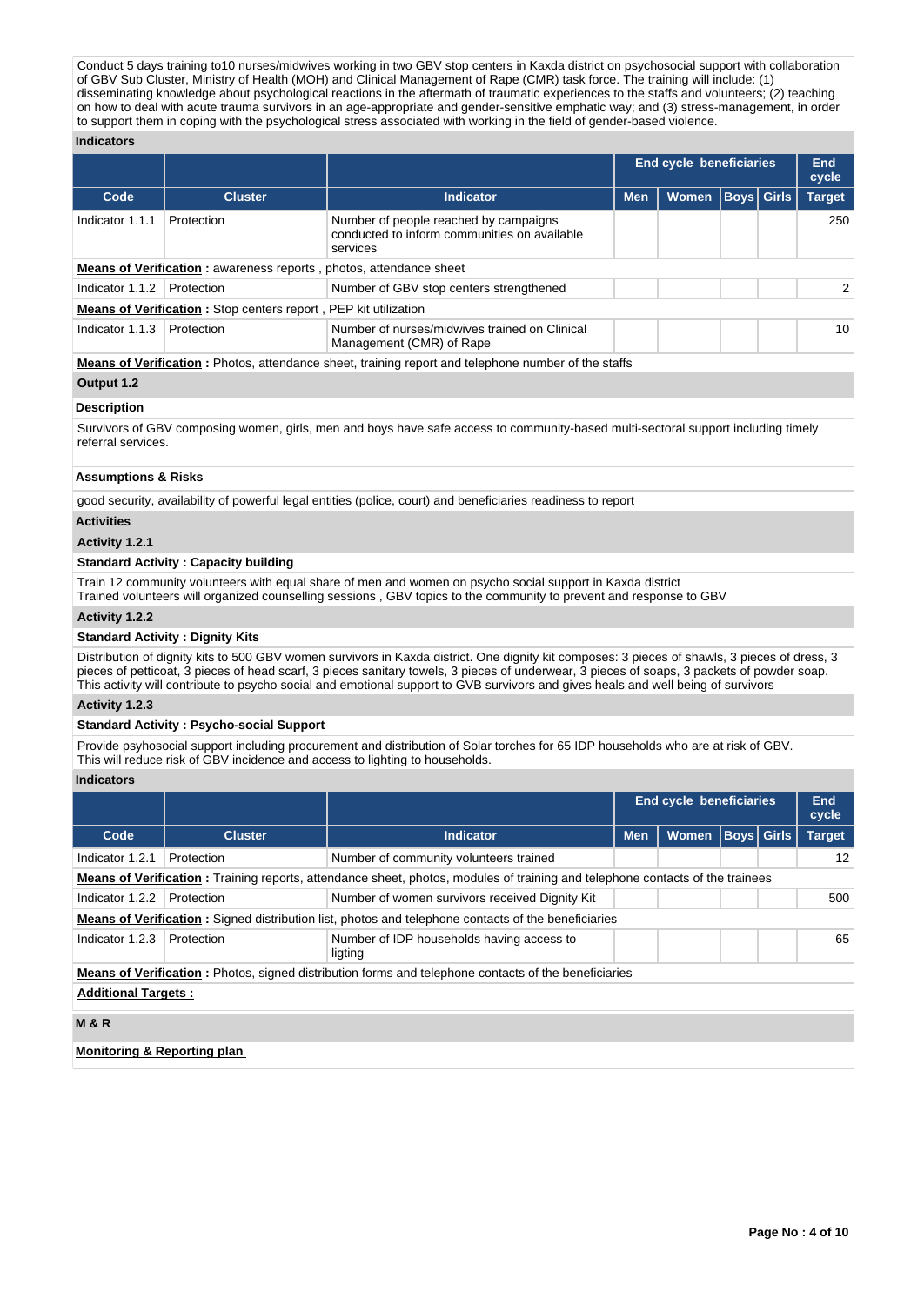Participatory monitoring and evaluation will be employed with regard to frequency, keeping track/ assessing the effectiveness of the interventions with the aim of working within and where necessary adjusting the work plan to enhance efficiency and realization of project objectives. Our project M&E Officer together with the program team and beneficiaries will employ routine information gathering systems through weekly field/site visits, prepare progress reports, carry out rapid monthly assessments on project activities. The field's reports will be sent to the Program Manager who will then assemble the project team to analyze and match actual reporting with indicators in the LFM (Logical Framework Matrix) and project activities in the work plan. Disparities will be explained and appropriate remedial action taken in consultation with the program manager. In this project, WARDI will use four tier level monitoring approaches (i) reporting against agree work plan (ii) staff field visit, meetings, supervision and technical support, (iii) Baseline assessment and post project assessment will be conducted to measure the impact of the intervention (iv) Community Feedback and Response Mechanism (CFRM) to check on satisfaction, curb aid diversion and re-evaluation and possible re-adjustments of the intervention. The PM develops a detailed monitoring plan and participatory monitoring tools to ensure all the stakeholders including the beneficiaries participate in M&E of the activities WARDI regularly update the 4W matrix and inform the protection cluster and OCHA on the progress. An evaluation will be conducted every month during the project duration to measure effects and/or impact made by the project and learned lessons accordingly. Finally, the IDP committees will sign off on progress and completion of the project, witnessed (co-signed) by IDP Chairman. In addition to internal monitoring, WARDI will hire an independent monitoring person/firm to monitor and evaluate the project activities and its impact. Confidentiality of the survivors will be observed, but for transparency and accountability the telephone contacts of the community volunteers, survivors who received dignity kits will be collected and shared with UNOCHA and protection cluster. WARDI will organize joint monitoring missions with OCHA/protection cluster partners after the project is completed.

#### **Workplan**

| <b>Activitydescription</b>                                                                                                                                                                                                                                                                                                                                                                                                                                                                                                                                                                                                                                                                                                                                                                                                                                                                   | Year |    |          |          |              |              |              |     |   |          |   |   |
|----------------------------------------------------------------------------------------------------------------------------------------------------------------------------------------------------------------------------------------------------------------------------------------------------------------------------------------------------------------------------------------------------------------------------------------------------------------------------------------------------------------------------------------------------------------------------------------------------------------------------------------------------------------------------------------------------------------------------------------------------------------------------------------------------------------------------------------------------------------------------------------------|------|----|----------|----------|--------------|--------------|--------------|-----|---|----------|---|---|
| Activity 1.1.1: Conduct five community dialogues campaigns on GBV<br>prevention/available services among 250 community members (including religious                                                                                                                                                                                                                                                                                                                                                                                                                                                                                                                                                                                                                                                                                                                                          | 2016 |    |          |          |              |              |              |     |   |          |   | X |
| leaders, community leaders, youth groups, women groups and local authority to<br>break barriers and norms that are silent and support GBV. GBV information<br>Material developed with the community participation. The community dialogues will<br>lead to make easy the mobilization of 12,320 IDPs and host community.                                                                                                                                                                                                                                                                                                                                                                                                                                                                                                                                                                     | 2017 | X  |          | X        |              |              | X            |     |   | X        |   |   |
| Activity 1.1.2: Strengthening two GBV stop centers within the existing health<br>facilities in Kaxda district (the support includes Staffing, psychological support and                                                                                                                                                                                                                                                                                                                                                                                                                                                                                                                                                                                                                                                                                                                      | 2016 |    |          |          |              |              |              |     |   |          |   | X |
| referral to the existing legal entities for the GBV survivors). The GBV stop Centers<br>will be specialized free-of-charge referral center where survivors of Gender Based<br>Violence can find comprehensive services such as: medical care; psycho-social<br>support; police and legal support, and collection of legal evidence. The centers will<br>work closely with police stations, IDPs and host community leaders in surrounding<br>areas, hospitals and health centers. In order to effectively respond to and prevent<br>child domestic and gender-based violence, it is paramount that survivors receive<br>comprehensive services. This will guarantee their medical, psychological and<br>psycho-social wellbeing, avoid stigmatization and ensure protection and justice.<br>The two GBV stop centers will serve equally men, women, boys and girls who are<br>GBV survivors. | 2017 | X. | X.       | ΙX.      | $\mathsf{X}$ | $\mathsf{X}$ | $\mathsf{X}$ | IX. | X | <b>X</b> | X |   |
| 2016<br>Activity 1.1.3: Conduct 5 days training to 10 nurses/midwives working in two GBV<br>stop centers in Kaxda district on psychosocial support with collaboration of GBV                                                                                                                                                                                                                                                                                                                                                                                                                                                                                                                                                                                                                                                                                                                 |      |    |          |          |              |              |              |     |   |          |   | X |
| Sub Cluster, Ministry of Health (MOH) and Clinical Management of Rape (CMR)<br>task force. The training will include: (1) disseminating knowledge about<br>psychological reactions in the aftermath of traumatic experiences to the staffs and<br>volunteers; (2) teaching on how to deal with acute trauma survivors in an age-<br>appropriate and gender-sensitive emphatic way; and (3) stress-management, in<br>order to support them in coping with the psychological stress associated with<br>working in the field of gender-based violence.                                                                                                                                                                                                                                                                                                                                          | 2017 |    |          |          |              |              |              |     |   |          |   |   |
| Activity 1.2.1: Train 12 community volunteers with equal share of men and women<br>on psycho social support in Kaxda district                                                                                                                                                                                                                                                                                                                                                                                                                                                                                                                                                                                                                                                                                                                                                                | 2016 |    |          |          |              |              |              |     |   |          |   | X |
| Trained volunteers will organized counselling sessions, GBV topics to the<br>community to prevent and response to GBV                                                                                                                                                                                                                                                                                                                                                                                                                                                                                                                                                                                                                                                                                                                                                                        | 2017 | X  |          |          |              |              |              |     |   |          |   |   |
| Activity 1.2.2: Distribution of dignity kits to 500 GBV women survivors in Kaxda<br>district. One dignity kit composes: 3 pieces of shawls, 3 pieces of dress, 3 pieces of                                                                                                                                                                                                                                                                                                                                                                                                                                                                                                                                                                                                                                                                                                                   | 2016 |    |          |          |              |              |              |     |   |          |   | X |
| petticoat, 3 pieces of head scarf, 3 pieces sanitary towels, 3 pieces of underwear, 3<br>pieces of soaps, 3 packets of powder soap.<br>This activity will contribute to psycho social and emotional support to GVB<br>survivors and gives heals and well being of survivors                                                                                                                                                                                                                                                                                                                                                                                                                                                                                                                                                                                                                  | 2017 | X. | <b>X</b> | <b>X</b> | $\mathsf{X}$ | ΙX.          | X            | X   | X | $\times$ |   |   |
| Activity 1.2.3: Provide psyhosocial support including procurement and distribution<br>of Solar torches for 65 IDP households who are at risk of GBV.                                                                                                                                                                                                                                                                                                                                                                                                                                                                                                                                                                                                                                                                                                                                         | 2016 |    |          |          |              |              |              |     |   |          |   | X |
| This will reduce risk of GBV incidence and access to lighting to households.                                                                                                                                                                                                                                                                                                                                                                                                                                                                                                                                                                                                                                                                                                                                                                                                                 | 2017 | X. | $\times$ |          |              |              |              |     |   |          |   |   |
| <b>OTHER INFO</b>                                                                                                                                                                                                                                                                                                                                                                                                                                                                                                                                                                                                                                                                                                                                                                                                                                                                            |      |    |          |          |              |              |              |     |   |          |   |   |
| <b>Accountability to Affected Populations</b>                                                                                                                                                                                                                                                                                                                                                                                                                                                                                                                                                                                                                                                                                                                                                                                                                                                |      |    |          |          |              |              |              |     |   |          |   |   |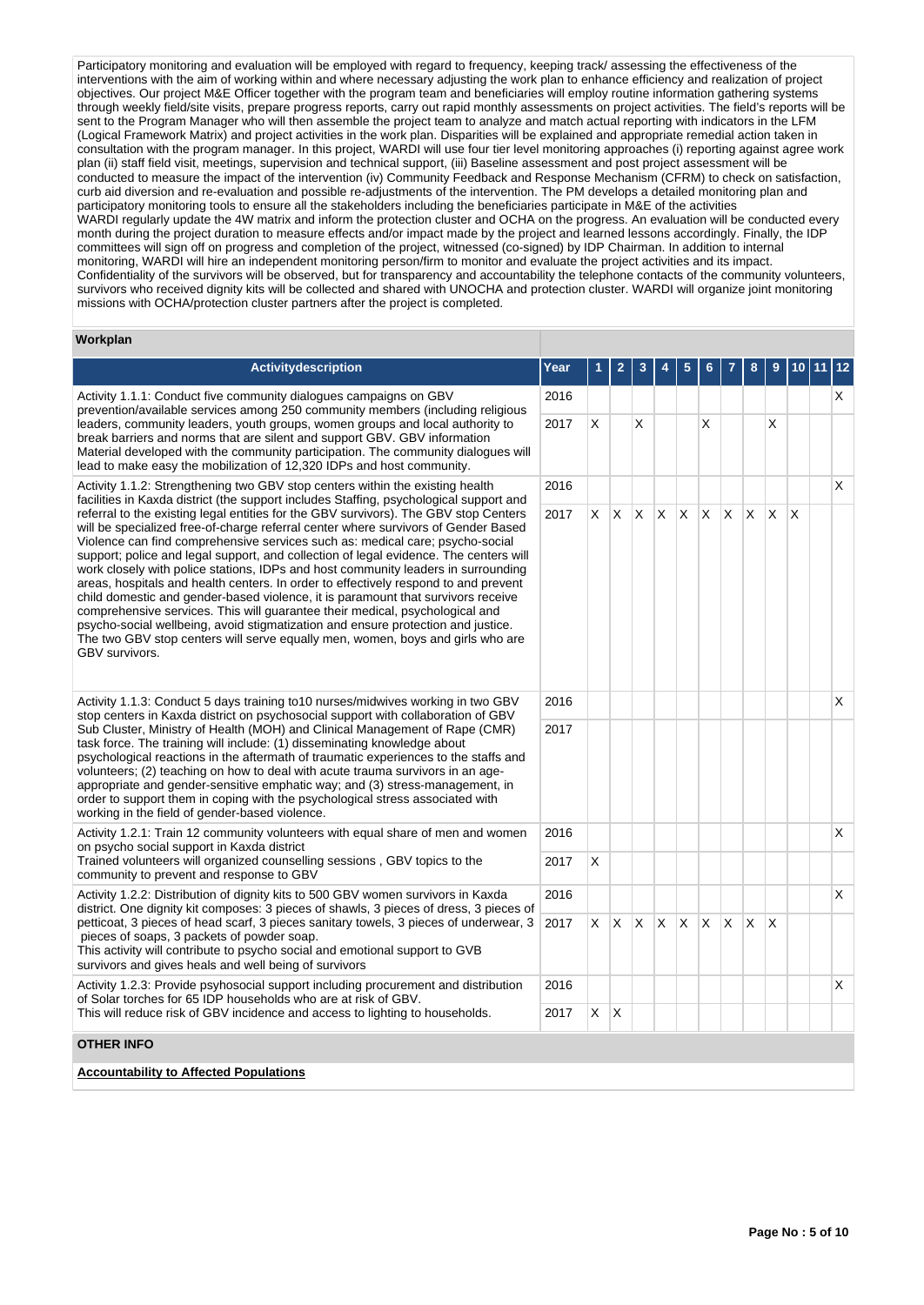WARDI will hold at the inception of the project, community mobilization, and sensitization meetings with all stakeholders to officially launch the project. During the sensitization meetings, the project objectives, implementation strategies, scope, beneficiary selection criteria, beneficiary entitlement and roles and duties of each stakeholder including Monitoring & Evaluation roles will be discussed and agreed. WARDI will develop elaborate beneficiary complain and feedback tool, project beneficiaries and stakeholders will be given one day workshop on how to use the complaint/feedback system to enhance transparency and accountability. Hot-line telephone will be established and the community will make aware of the hotline telephone number; the aim of the hotline is: to report the beneficiaries their claims, if they are not satisfied the services that the center offered to them, the hotline care will respect the confidentiality of the beneficiaries' complain. Community ownership of the project will be done through formation of structures such as Beneficiary Representatives, and Camp Committees (consisting of women and men), in order to meet the protection needs of the affected community, WARDI will involve the target community through its leaders and engendered GBV community committees (composing male and female), selected members from the beneficiaries and community leaders in the first stage of planning of the project to ensure community participation, the number of the GBV community committees will be 7 (3 men and 4 women). The organization will establish engendered committees (women participation will be strictly adhered) that will have hand-in-hand working relations with the project team and beneficiary communities; both sides will exchange any information related to the management and implementation of the project activities. Community Feedback and Response Mechanism (CFRM) will also be used to make sure that the beneficiaries are satisfied with services provided and complaints can be channeled to the right direction. There will be comprehensive checklists based on the consultations with the target communities that will be applied to facilitate the CFRM process; there will be direct contact between community leaders and project team as technique of CFRM to act accordingly in case of complaints. WARDI will adhere the principles of "do no Harm" through not creating any partial, nepotism, conflict oriented and sensitive issues within the project beneficiaries. WARDI will adhere to these principles of "do no harm" at all times throughout the project cycle by involving all categories of the community.

#### **Implementation Plan**

Project Coordinator will develop detailed project operational plan of the project and how each activities will be implemented, WARDI proposes two Gender Based Violence stop centers in two health facilities in Kaxda, to provide medical services to Gender Based Violence survivors, WARDI has agreement with UNFPA to provide Post Exposure of Prophylaxis (PPP) kits and supplies to ensure steady supply. Qualified nurses will be engaged to diagnose and treat the Sexual Transmitted Infection (STI) and post rape psycho-social services. GBV Information Management (GBV MI) will ensure timely reporting to GBV focal point in the zone. Transport (project vehicle) will be standby to ensure time refer of the survivors to the two stop centers. The target communities will be involved from the project design, plan, implementation through series of meetings and other informal forums. Quarterly meetings will be held with the community members and other stakeholders to update them the project activities and get their valuable input on how best to achieve the desired goals. WARDI is planning to use an integrated community based protection approach to address both GBV cases focusing in Kaxda district, where WARDI already is actively engaged in GBV activities in partnership with UNFPA and communities to enhance the protection environment for survivor of GBV and child right violations or abuses. Therefore, WARDI will work towards strengthening the capacity, skills and coordination of Community Based networks and build community resilience to prevent and respond to the myriad of challenges facing the women, girls, men and boys in Kaxda. The staffs that will involve this project include: Project Coordinator, GBV Information Management officer (GBV IM), Clinical Management of Rape (CMR) officer, , nurses and caseworkers.

#### **Coordination with other Organizations in project area**

| Name of the organization     | Areas/activities of collaboration and rationale                                                                                                                                                                             |
|------------------------------|-----------------------------------------------------------------------------------------------------------------------------------------------------------------------------------------------------------------------------|
| Catholic Relief Services CRS | Food security                                                                                                                                                                                                               |
| Muslim Aid - UK              | contacted to them for coordination as they had health center to<br>Kaxda. Unfortunatley, the project stopped due to lack of funding                                                                                         |
| Protection cluster           | WARDI will participate the protection cluster at field and Nairobi<br>level. The cluster will coordinate the protection activities in the<br>country in order to avoid duplication of activities and high light the<br>gaps |
| <b>IOM</b>                   | Health services with the partnership of WARDI                                                                                                                                                                               |
| Mercy USA                    | Mercy has one health post in the district but due to lack of funding<br>this health post is not functioning properly                                                                                                        |

#### **Environment Marker Of The Project**

A: Neutral Impact on environment with No mitigation

#### **Gender Marker Of The Project**

2a- The project is designed to contribute significantly to gender equality

#### **Justify Chosen Gender Marker Code**

The project enhance gender equality by ensuring equal participation of all gender – women, men ,boys and girls. The GBV survivors in Somalia are mostly women and girls, thus this project will ensure that all sectors of the community including minorities will get the services equally.

#### **Protection Mainstreaming**

Protection mainstreaming will be considered at all levels of project cycle and project activities, WARDI will ensure protection mechanism will be put in place. WARDI will use "Do no harm" method that everybody will be consulted and beneficiaries will be selected with the presence of local authority to avoid conflict of interest.

#### **Country Specific Information**

#### **Safety and Security**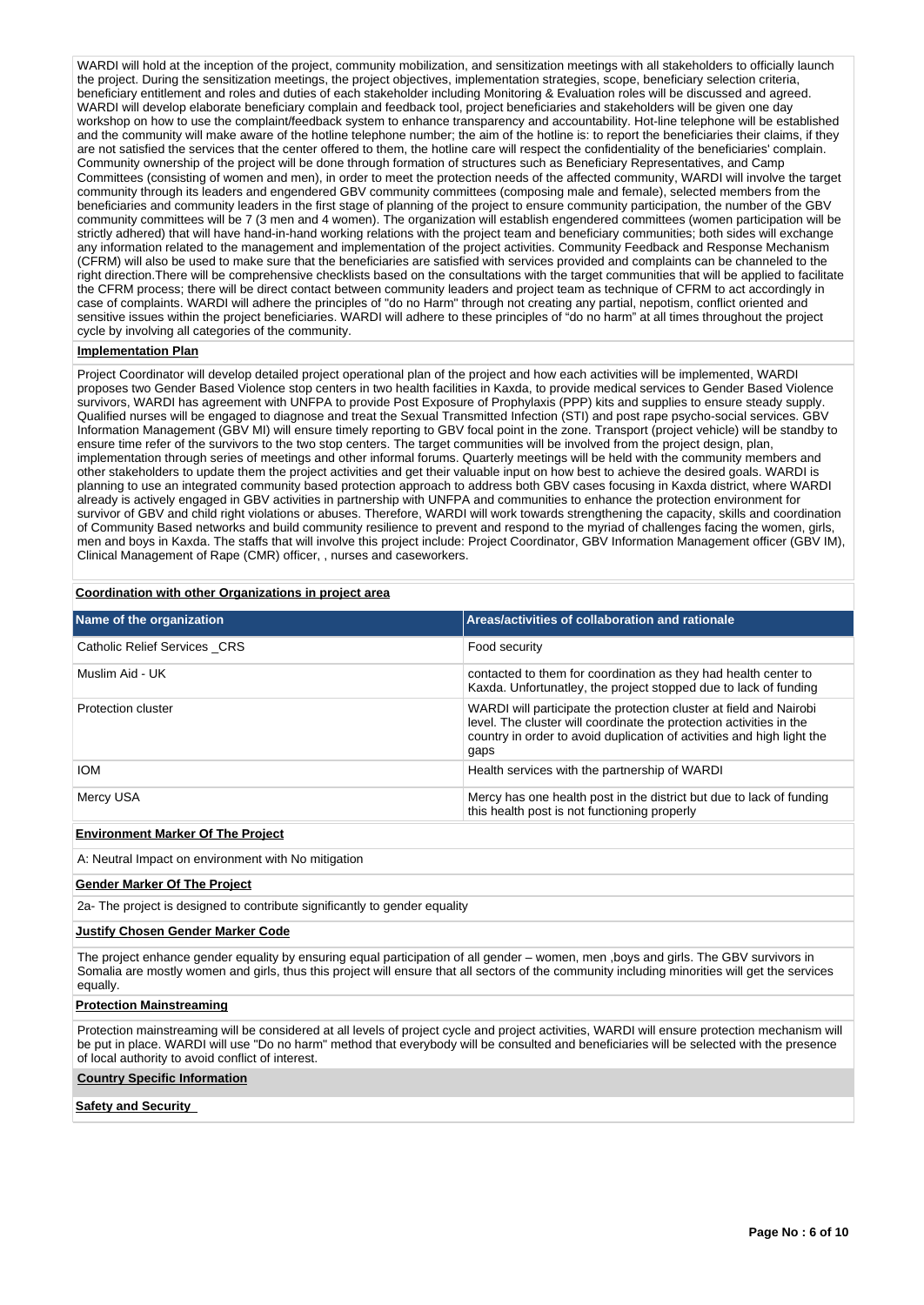The security situation in Kaxda has been relatively calm for the last six months compared to other areas in Mogadishu although there has been some Al Shabaab insurgents seen in the area but operating under cover due to the heavy presence of security providers such as the AMISOM regiments operating in the district as well as some civilian police force. WARDI has a longstanding presence in Mogadishu since its establishment and has good understanding of the context. Teams involved in operations are regularly trained by a Security Manager. WARDI has established direct relations with clan elders to promote humanitarian principles, gain access, enhance program awareness, monitoring on issues including complaints/feedback about operation within the framework of the new complaint/feedback system. WARDI also maintains proper balancing between different clans/sub-clans, including when contracting for services or goods or in staff recruitment. These measures reinforce local acceptance and protection of the staff by the communities, local authorities and other interest groups. WARDI has analyzed the security context in each proposed target location for this project. The target IDP locations are within the main Afgoye corridor and accessible to the project staff. WARDI is currently implementing WASH, food security, Health and Nutrition projects in Kaxda district with out any security problem. Rapid needs assessment and technical assessments were done in the target locations by project staff without security challenges. Security in Somalia is dynamic and the district security focal point will be analyzing security situation and advice the front line staff the situation every morning. It is anticipated that the security will remain calm and allow smooth implementation of activities within the project time frame. WARDI will identify the risk of conflict in the project area and immediately avert this risk, the organization will closely engage the local leaders, government officials and the community to sort out any possible threat and the committee will be trained on Disaster risk reduction and conflict resolution mechanism measures.

#### **Access**

The project locations can be easily accessed by the local and international organizations and no incidents were reported recently. WARDI has been operating in the project location since the last four years, Thus, the relationship between WARDI and the community in the district is very strong, which enabled WARDI to implement many projects such as, Protection WASH, Nutrition, Health and food security, this shows how WARDI has cordial relationship with the communities of which it is helping, WARDI enjoys full access from all corners of the district including the government, civil societies, beneficiaries as well as the needy people including the IDPs/Returnees. WARDI has main office in Mogadishu, which allows easily accessing the targeted locations.

# **BUDGET**

| Code | <b>Budget Line Description</b>                                                                                                                                                                                                                                                                                                                                                                                                                                                                                                                                                                                                                                                                                                                                                                                                                                                                                                                                   |   | D / S Quantity | <b>Unit</b><br>cost   | <b>Duration</b><br>Recurran<br>ce | $\%$<br>charged<br>to CHF | <b>Total Cost</b> |  |  |
|------|------------------------------------------------------------------------------------------------------------------------------------------------------------------------------------------------------------------------------------------------------------------------------------------------------------------------------------------------------------------------------------------------------------------------------------------------------------------------------------------------------------------------------------------------------------------------------------------------------------------------------------------------------------------------------------------------------------------------------------------------------------------------------------------------------------------------------------------------------------------------------------------------------------------------------------------------------------------|---|----------------|-----------------------|-----------------------------------|---------------------------|-------------------|--|--|
|      | <b>Staff and Other Personnel Costs</b>                                                                                                                                                                                                                                                                                                                                                                                                                                                                                                                                                                                                                                                                                                                                                                                                                                                                                                                           |   |                |                       |                                   |                           |                   |  |  |
| 1.1  | Protection officer                                                                                                                                                                                                                                                                                                                                                                                                                                                                                                                                                                                                                                                                                                                                                                                                                                                                                                                                               | D |                | $1 \mid 1,200$<br>.00 | 12                                | 40.00                     | 5,760.00          |  |  |
|      | Protection officer will responsible for over all project implementation, coordination and reporting of programming of the project.<br>The project officer will work on this project 40% of his/her working time. The salary of the protection officer is 1200 USD/month,<br>SHF will pay 40% of his/her salary, while WARDI will cover the remaining 60% from the other ongoing protection projects.                                                                                                                                                                                                                                                                                                                                                                                                                                                                                                                                                             |   |                |                       |                                   |                           |                   |  |  |
| 1.2  | Clinical Mmanagement of Rape (CMR) officer                                                                                                                                                                                                                                                                                                                                                                                                                                                                                                                                                                                                                                                                                                                                                                                                                                                                                                                       | D |                | 1   800.0<br>0        | 12                                | 60.00                     | 5.760.00          |  |  |
|      | CMR officer will be responsible for planning health-care services for GBV survivors and training health-care providers. The CMR<br>officer will work on this project 60% of his/her working times. SHF will pay 60% of the salary, which is 800 USD/month, while<br>WARDI will cover the remaining 40% from other protection projects.                                                                                                                                                                                                                                                                                                                                                                                                                                                                                                                                                                                                                           |   |                |                       |                                   |                           |                   |  |  |
| 1.3  | Finance officer                                                                                                                                                                                                                                                                                                                                                                                                                                                                                                                                                                                                                                                                                                                                                                                                                                                                                                                                                  | D | 1 <sup>1</sup> | 600.0<br>0            | 12                                | 10.00                     | 720.00            |  |  |
|      | Finance officer be responsible for the preparation of financial documents, make payments, recording of daily transactions and<br>maintaining of Cash Books and Bank statements, prepare all the financial reports of the project and will keep in record. The<br>finance officer will be responsible for handling all finance related works of this project as well as other projects of this<br>allocation. The salary of finance officer is US\$600. SHF will pay 10% of his salary from this project.                                                                                                                                                                                                                                                                                                                                                                                                                                                         |   |                |                       |                                   |                           |                   |  |  |
| 1.4  | Logistic officer                                                                                                                                                                                                                                                                                                                                                                                                                                                                                                                                                                                                                                                                                                                                                                                                                                                                                                                                                 | S |                | $1 \mid 2,000$<br>.00 | 12                                | 5.00                      | 1,200.00          |  |  |
|      | Logistics Officer will spend 10% of his working time to this project. His main responsibilities towards this project includes but not<br>limited to: ensure the proper functioning of supply chain including procurement planning, purchasing of goods and services, their<br>transport and storage, evaluate/report the need and ensure the proper use of equipment, assess and ensure the functioning of<br>the means of communication appropriate. Responsible for the security of the project staff, transportation of the project staff<br>from/to their homes and to/from the site/office, as well as security of project materials and assets. He assesses, monitors and<br>reports the security situation and develops security procedures relevant to the context. His salary is USD2000/month. He spends<br>5% of his time of working to this project. SHF will pay 5% of the salary, while WARDI will cover the remaining 95% from other<br>projects. |   |                |                       |                                   |                           |                   |  |  |
| 1.5  | M&E officer                                                                                                                                                                                                                                                                                                                                                                                                                                                                                                                                                                                                                                                                                                                                                                                                                                                                                                                                                      | S |                | $1 \, 2,500$<br>.00.  | $12 \overline{ }$                 | 5.00                      | 1,500.00          |  |  |
|      | The M&E Coordinator will spend 5% of his time on this project. He will be responsible for overall M&E and learning needs of this<br>project and will come up with findings based on real data to show performance of the project. The project staff will get support<br>through M&E findings in enhancing flow of information and its management. The M&E Coordinator will play role in promoting of<br>key learning for the improvement of the project and for wider leaning of the organization. His salary is USD2, 500/month. SHF will<br>pay through this project 5% of his salary, while WARDI will cover the remaining 95% from other projects.                                                                                                                                                                                                                                                                                                           |   |                |                       |                                   |                           |                   |  |  |
| 1.6  | Nurses/midwives                                                                                                                                                                                                                                                                                                                                                                                                                                                                                                                                                                                                                                                                                                                                                                                                                                                                                                                                                  | D |                | 4   400.0<br>0        | 12                                | 100.00                    | 19,200.00         |  |  |
|      | Nurses/midwives responsibilities are: To understand the symptoms of GBV; provide the patient with information on GBV and its<br>consequences on women's health; ask questions about GBV in case of clinical symptoms that indicate possible experience of<br>GBV; create a friendly and confidential environment, listen to the patient and give her validating messages; collect the patient's<br>medical history and undertake a medical examination; provide appropriate medical and psychological care; document the health<br>consequences of GBV; provide the patient with information and referral to other service providers, as needed (such as<br>specialized medical); assist the patient in safety planning; and ensure follow-up care. 4 nurses /midwives for two GBV stop<br>centers to provide medical services to GBV survivors, monthly salary of one nurse/midwife is USD400/month. SHF will pay 100%<br>of the salaries.                      |   |                |                       |                                   |                           |                   |  |  |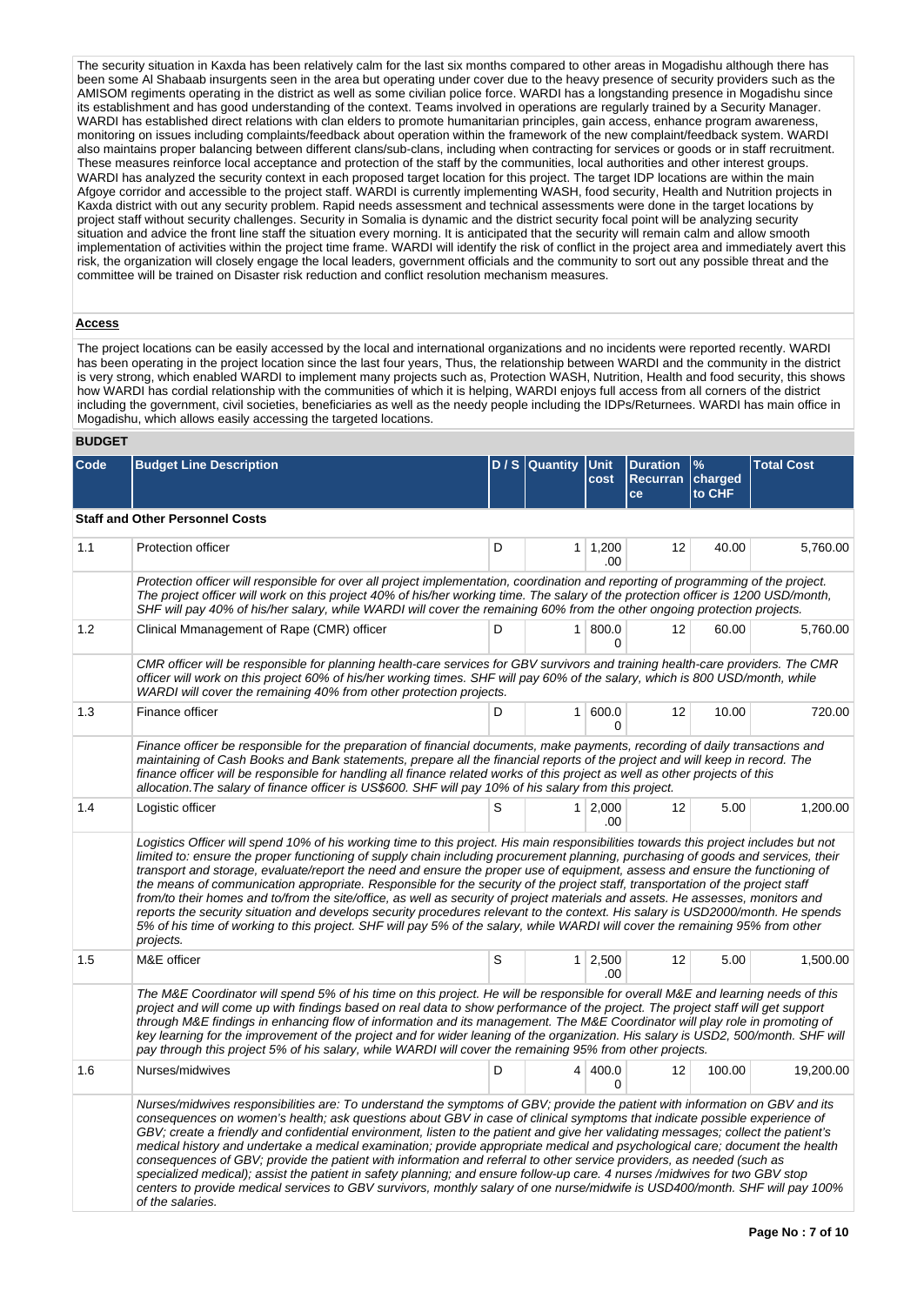| 1.7                     | Case workers                                                                                                                                                                                                                                                                                                                                                                                                                                                                                                                                                                                                                                                                                                                                            | D | 4      | 400.0<br>0            | 12           | 100.00 | 19,200.00  |  |  |
|-------------------------|---------------------------------------------------------------------------------------------------------------------------------------------------------------------------------------------------------------------------------------------------------------------------------------------------------------------------------------------------------------------------------------------------------------------------------------------------------------------------------------------------------------------------------------------------------------------------------------------------------------------------------------------------------------------------------------------------------------------------------------------------------|---|--------|-----------------------|--------------|--------|------------|--|--|
|                         | The Gender Based Violence Case Worker (GBV CW) is a key position in the GBV project, ensuring the provision of<br>comprehensive and appropriate case management support services available to vulnerable women and girls, including survivors<br>of gender based violence (GBV), in target IDP settlements. 4 case workers for monthly salary of USD400/month/person. The<br>case workers will be selected and recruited in cooperation with the GBV officer. SHF will pay 100% of the case workers salaries.                                                                                                                                                                                                                                           |   |        |                       |              |        |            |  |  |
|                         | <b>Section Total</b>                                                                                                                                                                                                                                                                                                                                                                                                                                                                                                                                                                                                                                                                                                                                    |   |        |                       |              |        | 53,340.00  |  |  |
|                         | Supplies, Commodities, Materials                                                                                                                                                                                                                                                                                                                                                                                                                                                                                                                                                                                                                                                                                                                        |   |        |                       |              |        |            |  |  |
| 2.1                     | Purchase of Dignity kits                                                                                                                                                                                                                                                                                                                                                                                                                                                                                                                                                                                                                                                                                                                                | D |        | 500 60.00             | $\mathbf{1}$ | 100.00 | 30,000.00  |  |  |
|                         | Distribution of dignity kits to 500 GBV women survivors in Kaxda district. One dignity kit composes (3 pieces of shawls, 3 pieces<br>of dress, 3 pieces of petticoat, 3 pieces of head scarf, 3 pieces sanitary towels, 3 pieces of underwear, 3 pieces of soaps, 3<br>packets of powder soap). The total cost of the dignity kit is USD30,000. SHF will pay 100% of the cost. (BOQ)                                                                                                                                                                                                                                                                                                                                                                    |   |        |                       |              |        |            |  |  |
| $2.2\,$                 | Solar torches/Lamp                                                                                                                                                                                                                                                                                                                                                                                                                                                                                                                                                                                                                                                                                                                                      | D |        | 65 25.00              | 1            | 100.00 | 1,625.00   |  |  |
|                         | Provision of psychosocial support including procurement and distribution of solar torches to IDP households who are GBV<br>survivors or at risk to GBV. The torches are used in the nighttime for lighting. The total cost of solar torches is US\$1,625. SHF will<br>pay 100% of the cost.                                                                                                                                                                                                                                                                                                                                                                                                                                                             |   |        |                       |              |        |            |  |  |
| 2.3                     | Training of 10 nurses/midwives                                                                                                                                                                                                                                                                                                                                                                                                                                                                                                                                                                                                                                                                                                                          | D |        | $1 \mid 3,298$<br>.00 | $\mathbf{1}$ | 100.00 | 3,298.00   |  |  |
|                         | The training will include: (1) disseminating knowledge about psychological reactions in the aftermath of traumatic experiences to<br>the staffs and volunteers; (2) teaching on how to deal with acute trauma survivors in an age-appropriate and gender-sensitive<br>emphatic way; and (3) stress-management, in order to support them in coping with the psychological stress associated with<br>working in the field of gender-based violence. The total budget of the training is USD3,298; the training cost is included US\$ 1200<br>for refreshment (lunch and tea), US\$ 98 for stationery, US\$ 500 for venue rent, US\$ 1000 for facilitators and US\$ 500 for DSA for<br>the participants. SHF will pay 100% of the expenses. (attached BOQ) |   |        |                       |              |        |            |  |  |
| 2.4                     | Train 12 community volunteers                                                                                                                                                                                                                                                                                                                                                                                                                                                                                                                                                                                                                                                                                                                           | D |        | $1 \mid 3,620$<br>.50 | $\mathbf{1}$ | 100.00 | 3,620.50   |  |  |
|                         | WARDI will train 12 community volunteers with equal share of men and women on psychosocial support in Kaxda district. The<br>total budget of the training is USD3,620.50; the budget cost is included US\$ 1400 for refreshment (lunch and tea), US\$ 120.50 for<br>stationery, US\$ 500 for venue hire, US\$ 1000 for facilitators and US\$ 600 for DSA for participants. SHF will pay 100% of the cost.<br>(attached BOQ)                                                                                                                                                                                                                                                                                                                             |   |        |                       |              |        |            |  |  |
| 2.5                     | Community dialogues/awareness campaigns                                                                                                                                                                                                                                                                                                                                                                                                                                                                                                                                                                                                                                                                                                                 | D |        | $1 \mid 3,350$<br>.00 | $\mathbf{1}$ | 100.00 | 3,350.00   |  |  |
|                         | In this project WARDI will conduct five community dialogue campaigns on GBV prevention/available services among 250<br>community members (including religious leaders, community leaders, youth groups, women groups and local authority) to break<br>barriers and norms that are silent and support GBV. GBV information Material developed with the community participation. The<br>community dialogues will lead to make easy the mobilization of 12,320 IDPs and host community. The budget for the community<br>dialogues/awareness campaigns is USD3,350. the budget composes US\$2500 for refreshment (tea and soda), US\$500 venue<br>rent and US\$350 stationery. SHF will pay 100% of the expenses.                                           |   |        |                       |              |        |            |  |  |
|                         | <b>Section Total</b>                                                                                                                                                                                                                                                                                                                                                                                                                                                                                                                                                                                                                                                                                                                                    |   |        |                       |              |        | 41,893.50  |  |  |
| <b>SubTotal</b>         |                                                                                                                                                                                                                                                                                                                                                                                                                                                                                                                                                                                                                                                                                                                                                         |   | 581.00 |                       |              |        | 95,233.50  |  |  |
| Direct                  |                                                                                                                                                                                                                                                                                                                                                                                                                                                                                                                                                                                                                                                                                                                                                         |   |        |                       |              |        | 92,533.50  |  |  |
| Support                 |                                                                                                                                                                                                                                                                                                                                                                                                                                                                                                                                                                                                                                                                                                                                                         |   |        |                       |              |        | 2,700.00   |  |  |
| <b>PSC Cost</b>         |                                                                                                                                                                                                                                                                                                                                                                                                                                                                                                                                                                                                                                                                                                                                                         |   |        |                       |              |        |            |  |  |
| <b>PSC Cost Percent</b> |                                                                                                                                                                                                                                                                                                                                                                                                                                                                                                                                                                                                                                                                                                                                                         |   |        |                       |              |        | 5.10       |  |  |
| <b>PSC Amount</b>       |                                                                                                                                                                                                                                                                                                                                                                                                                                                                                                                                                                                                                                                                                                                                                         |   |        |                       |              |        | 4,856.91   |  |  |
| <b>Total Cost</b>       |                                                                                                                                                                                                                                                                                                                                                                                                                                                                                                                                                                                                                                                                                                                                                         |   |        |                       |              |        | 100,090.41 |  |  |